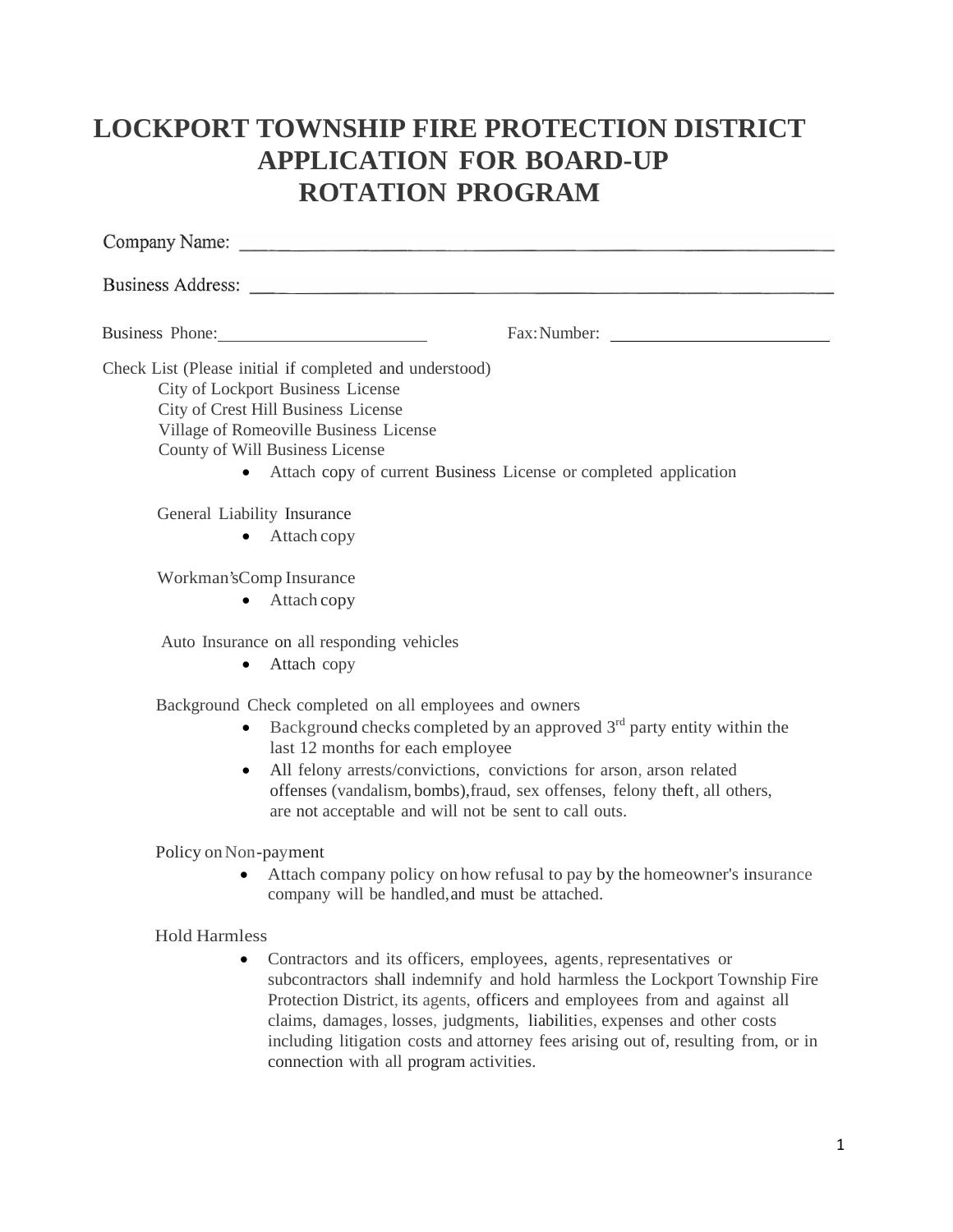Response Policies

- Listed companies shall be able to respond within 60 minutes to the incident
- Have a permanent office address (No Po Box)
- Have a person call center 24/7 365
- Listed companies will only respond to scenes when called "No Chasing".
- Listed companies that respond to a fire without being called will be removed from the list.
- When requested to an incident the Company will park away from the incident and report to the Incident Commander on arrival, vehicles and personnel will stay clear of the scene until authorized by the Incident Commander.
- Personnel shall not gather information from or speak with homeowners until authorized by the Incident Commander and after the fire investigation personnel are complete.

Identification

- All vehicles at fire scenes must be marked with company logo or name.
- Company personnel shall wear a company photo ID and some type of identifying shirtor uniform.

Contractor Services

- 1. Board-Up: plywood cover-up of all openings such as doors, windows, vent holes and fire openings to protect and secure the property.
- 2. Roof Coverings: plastic and tarp cover-up of roof and ceiling openings to prevent in climate weather damage.
- 3. Debris Removal: the cleanup of debris asrequired, and the removal of debris from adjacent properties,streets and sidewalks.
- 4. Fencing: the erection of cyclone or other approved type of fencing asrequired. (may be sub-contracted)
- 5. Winterization

*I have read t he attachedLockport TownshipFire Protection District Board-up RotationProgramPoliciesand Procedures and* agree to comply. Additionally, I have read, understand, and have initialed my agreement to comply with the sections *listed above.I the undersigned agree to comply with the Lockport TownshipFire Protection District's policiesand procedures* and understand that this application is only goodfor one year from the signature date and at anytime the Lockport *TownshipFire Protection District in writing can request additional information. Additionally, I understand this is only an application and not a guarantee to be p laced on a call out list.*

Signature Date Date Witness Signature Date

Title of Signature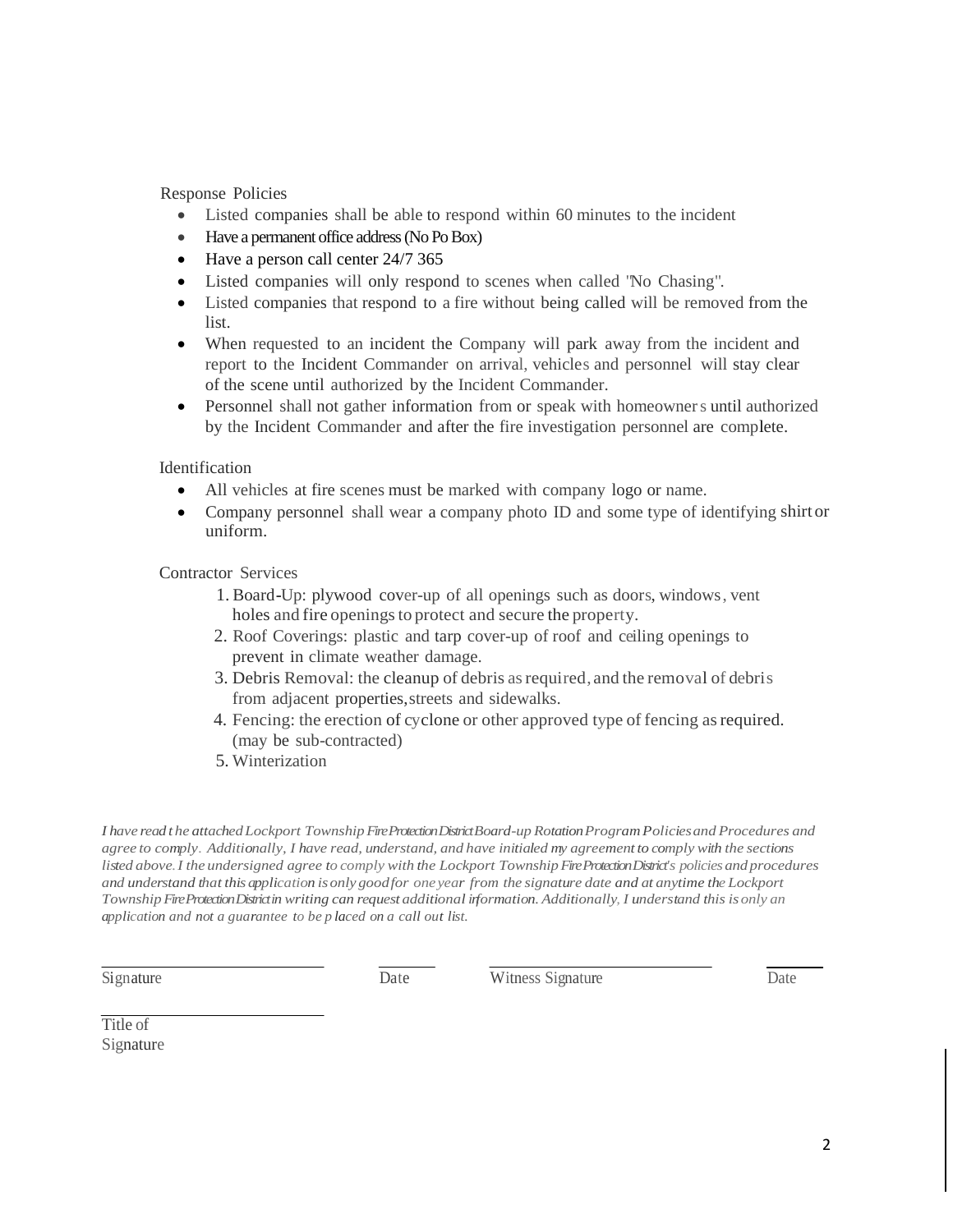# **Lockport Township Fire Protection District EMERGENCY BOARD-UP SERVICES ROTATION PROGRAM POLICY AND PROCEDURES**

# **I. PURPOSE**

The purpose of this policy is to provide a prompt and efficient means of emergency board up services after hours and other times when there is no responsible party, the responsible party is otherwise unable to respond, or at the request of the responsible party. This policy is also designed to assist in the establishment of a list of approved contractors who may be used by the city on a rotational basis for the purpose of emergency board-up services.

# **II. SCOPE OF POLICY**

This policy is enacted for the benefit and convenience ofthe public and the Lockport Township Fire Protection District. Itis designed for equitability among licensed contractors of participating board-up services and to minimize complaints made to the Township Fire Protection District by business and property owners.

The emergency board-up and/or otherwise securing of properties shall be provided pursuant to the terms and conditions of an agreement to be entered into by the Lockport Township Fire Protection District and any licensed contractors subject to this policy. The Fire District may enter into multiple such agreements. The purpose of this policy, with respect to such services, is to incorporate licensed contractors into the rotational duty list to establish an equitable means of distributing such calls for service. Such calls shall be assigned under this policy only to contractors who are insured and bonded within the state and have a City of Lockport, City of Crest Hill, Village of Romeoville and County of Will business license currently on file with the fire district. Contractors shall be required to provide such services in order to participate in the rotational duty assignments. Except where inconsistent with the terms of any agreement between the village and a licensed contractor, all terms and conditions ofthis policy shall apply to such services.

The rotational list and request of licensed contractors is governed by the provisions of the policy. In the event of conflict, this policy shall be subordinate to any contradictory federal, state or local legislation. This policy shall be amended in the event of applicable changes in federal, state or local legislation . All licensed contractors desiring to participate in this rotational duty assignment list must agree to comply with the conditions in this policy.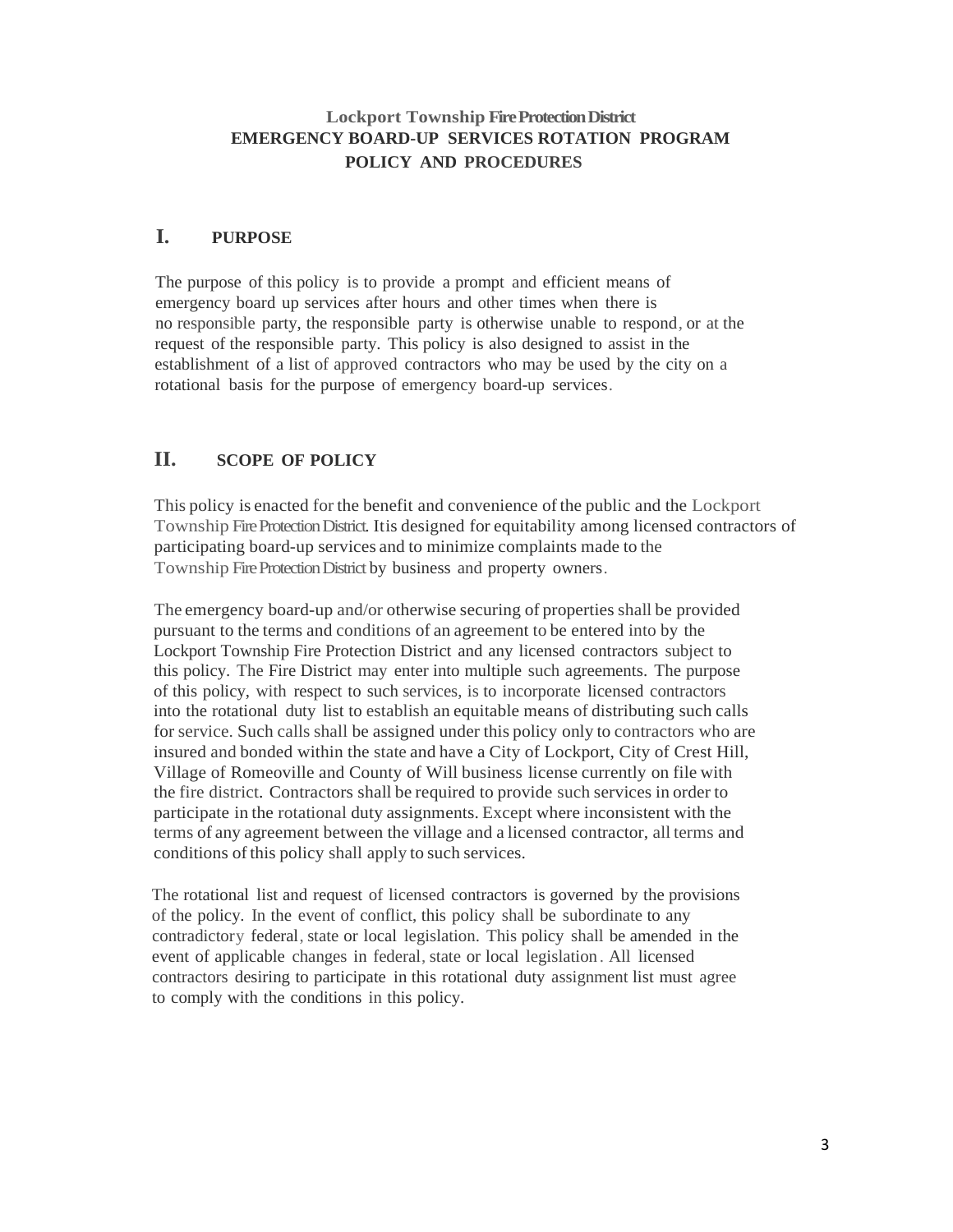#### III. **AUTHORITY**

The Chief of the Fire District, and/or their designated representatives shall be responsible for the implementation and enforcement of the provisions of this policy. Their decision on any matter shall be final.

#### IV. **GENERAL REQUIREMENTS**

- A. The Fire Chief, or his/her designees, shall create and/or revise a list of qualified contractors as set forth in section VII of this policy.
- B. The Fire Chief, or his/her designees, shall review the qualifications and select all contractors who qualify under the terms of this policy.
- C. Approved contractors shall be placed on a rotating callback list maintained by the WESCOM Communication Center.
- D. Eligible Contractors are required to respond to the scene of an event within 60 minutes of notification. Inability to respond within the required time limit will result in the contractor being placed at the bottom of the rotational list.
- E. Contractors wishing to be placed on the eligibility list shall;
	- 1. Be currently licensed Contractor holding a valid City of Crest Hill, City of Lockport, Village of Romeoville, and County of Will business license.
	- 2. Maintain in force at all times, and on file with the Fire District, during their participation in the program, a certificate of insurance covering its operation(s) and naming the city, its members, employees, agents as additionally named insured.
	- 3. Maintain in force at all times, comprehensive auto and general liability insurance, and workers compensation insurance.
- E. Possess and maintain a vehicle containing an inventory of equipment and supplies sufficient to perform services under the program as prescribed by the village
- F. Shall agree to neither bill, charge or affix fees to the fire district, its officers, agents, employees or representatives for services rendered under this program. Any remuneration shall come solely from the property owner or companies insuring the affected property,even when performed at the direction of a Fire Officer.
- G. Board up company must be willing to perform board up services at no cost to the Lockport Fire Protection District or any of the municipalities in which the fire district covers, in the event that no insurance is in effect on the property.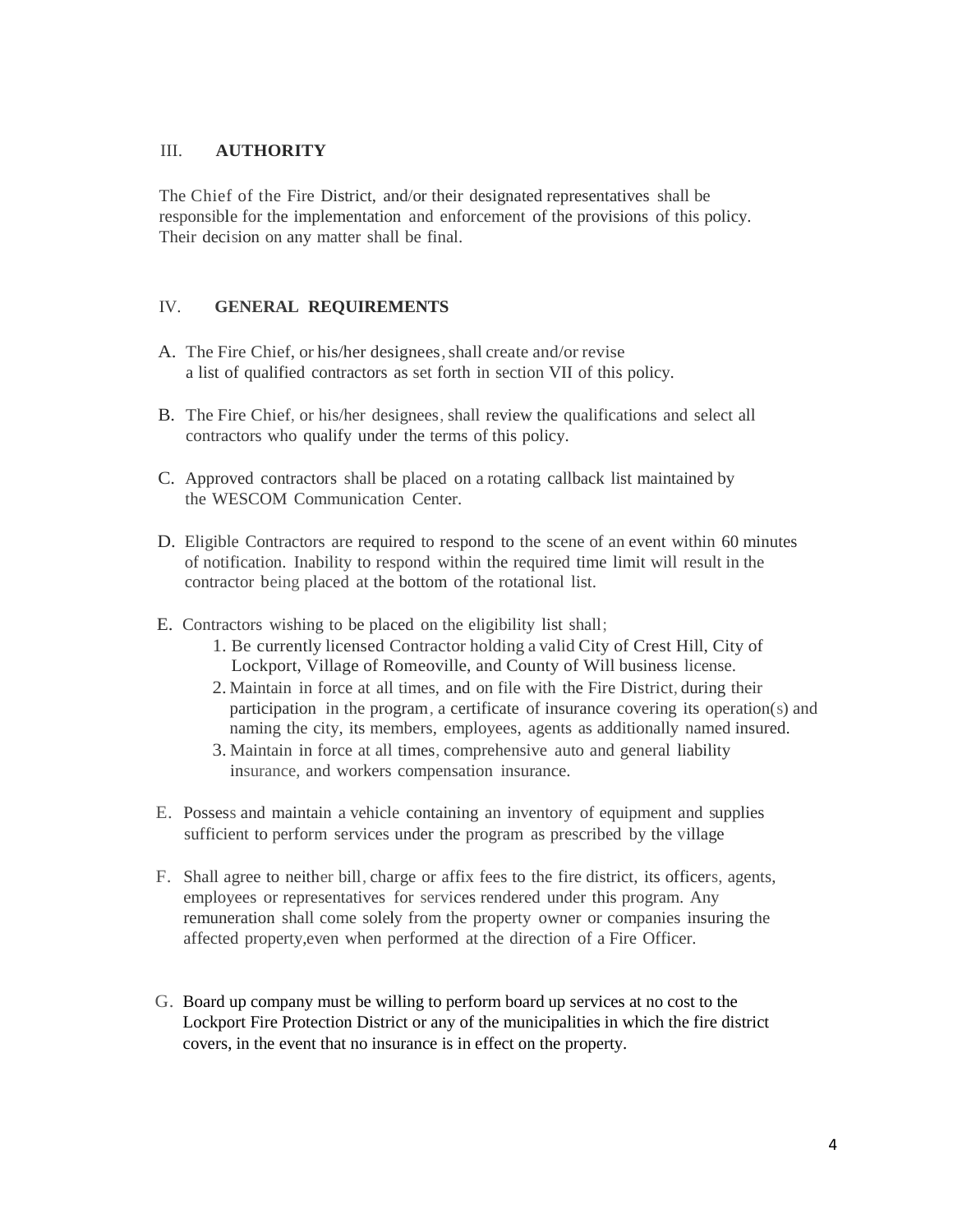#### VII. **APPLICATION PROCESS**

. ..

- A. All licensed contractors who desire to participate in the Emergency Board-Up eligibility list shall prepare and file an application with the Fire Chief, at any time during the month of September to be reviewed for inclusion in the following fiscal year (May through April). The application shall include, but may not be limited to the following:
	- 1.The name of the business, its business address, and telephone Number;
	- 2. The business owner's name, residence address, and telephone Number;
	- 3. Evidence of current liability insurance, comprehensive and general liability auto insurance, and workers compensation insurance;
	- 4. Evidence of a current City of Crest Hill, City of Lockport, Village of Romeoville, and County of Will business license.
	- 5. Such other information asthe Fire Chief may deem relevant and necessary to evaluate the qualification of the applicant.
- B. Applications must be signed and dated by the owner of said business acknowledging agreement to comply with all provisions of the Emergency Board-Up policy.
- C. All Board up Company staff shall submit to a background check annually by an approved  $3<sup>rd</sup>$  party entity within the last 12 months. Any employee/employer found providing board up service without a current background check will be terminated from the rotation list.
- D. The Fire Chief or his /her designee will notify the interested contractor, in writing, of his acceptance for placement on the Emergency Board-Up referral list. Any applicant meeting stated requirements shall be approved for inclusion in the Emergency Board-Up rotation; however, the fire district reserves the right to refuse new applications if, in the opinion of the Fire Chief, it is in the fire district's best interest to limit the number of contractors on the Emergency Board-Up rotation list. Approved contractors will be added to the rotation list based on the date the application was received by the Fire Chief.
- E. All accepted applications shall be valid for the following calendar year (January through December). Emergency Board-Up contractors shall, thereafter, be responsible for annually renewing their placement on the Emergency Board-Up referral list. All renewals and new applications shall be submitted during the month of November,and will be subject to review of the minimum requirements of this policy.